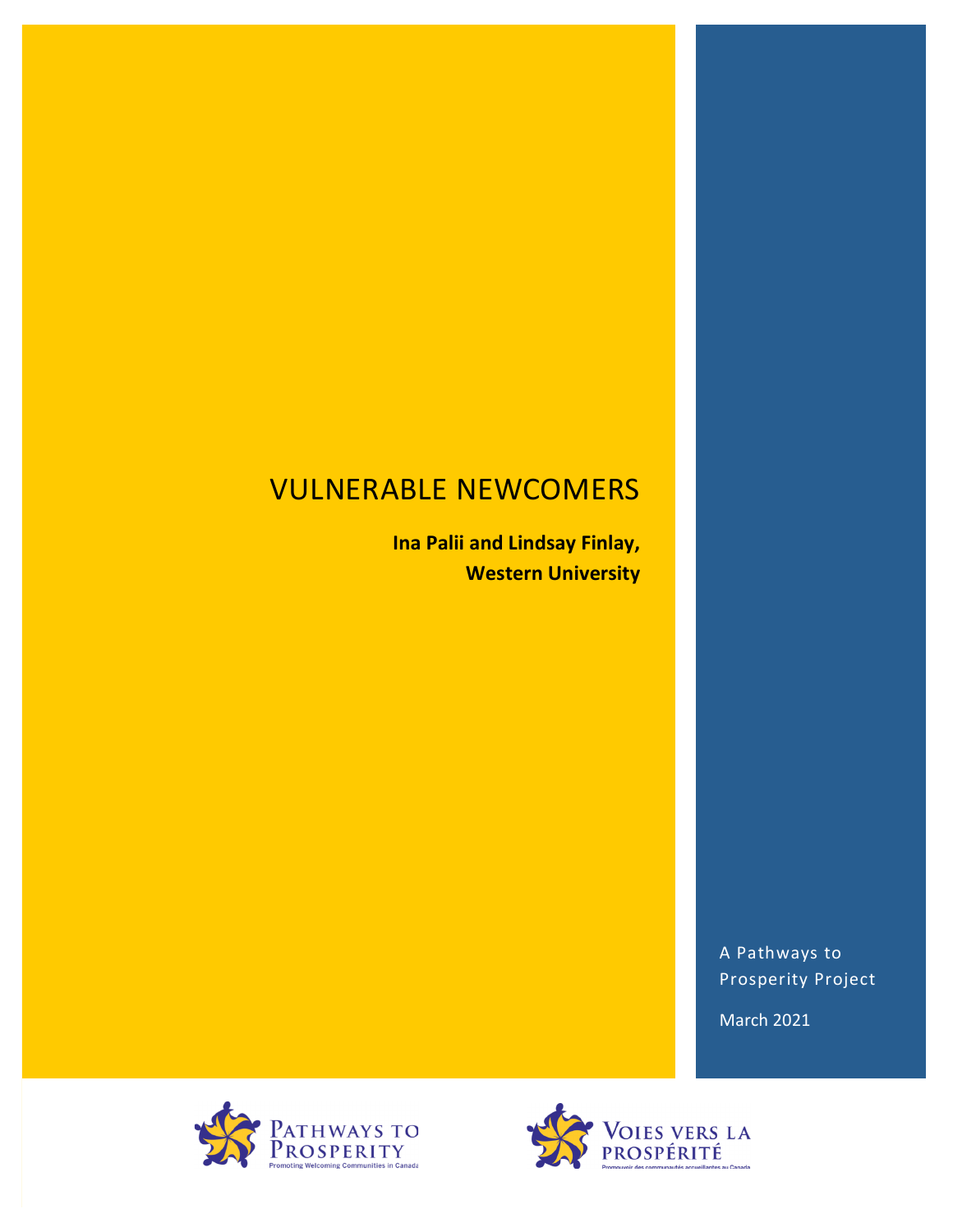#### **VULNERABLE NEWCOMERS**

## Literature Search and Annotated Bibliography

Ina Palii and Lindsay Finlay

# **RESEARCH TOPIC**

In this project we investigate how the concept of vulnerability is used when discussing newcomers to Canada. Although many researchers use the term vulnerable when discussing newcomers to Canada, very few directly address what exactly this means, though this term is often used in describing the needs of newcomers and the supports that they require. Thus, we explore how the term vulnerability is utilized in the Canadian literature, the specific groups of newcomers to which it is referring, the outcomes that are seen as reflective of vulnerability, and the needs considered to be important in this regard. As a first step in examining these issues, we have undertaken an extensive search for literature on this topic in order to prepare an annotated bibliography.

# **SEARCH STRATEGY**

In the preparation stage, we decided on years to be covered, potential search terms, locations useful for gathering such information, and how to decipher what materials were relevant or not. As a first step, we decided to limit ourselves to materials from 2010 to early 2021.

#### **Terms Used**

Our searches maintained three key terms: *immigr\**, *vulnerab\*,* and *Canada*. To ensure that we found as much information as possible, we alternated various additional terms in combination with these, such as terms that refer to outcomes including *economic*, *social*, *housing*, *health*, and *violence/abuse*, and terms that refer to specific groups including *visible minority*, *women*, *LGBTQ+*, *youth*, and *seniors*.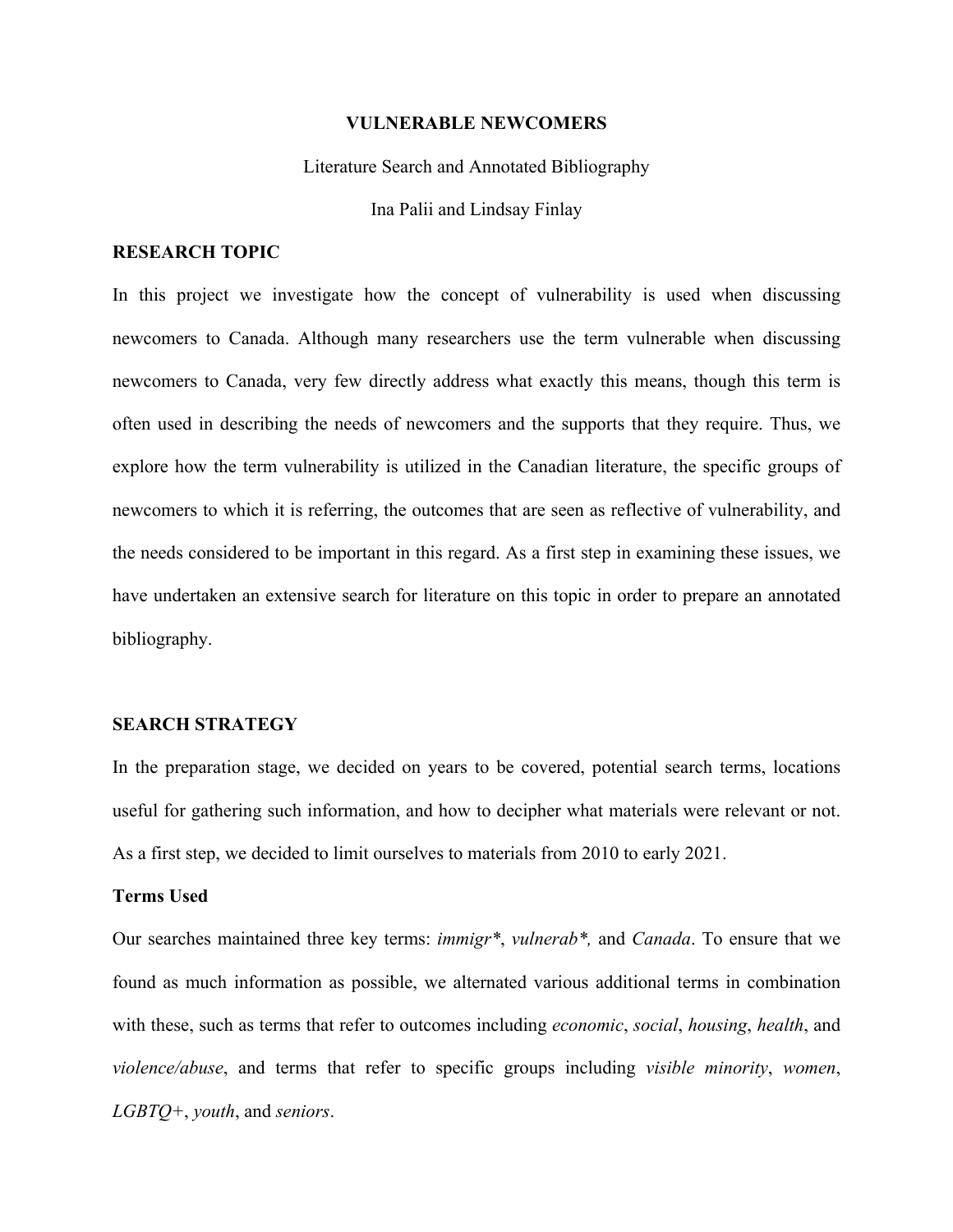# **Search Engines**

To further this search, we used both academic library resources (i.e., Western Libraries and Google Scholar) and a general search through Google for any grey literature. This was done to ensure we reached as many outlets as possible to cover a substantial amount of ground in this field of research. We input the same terms into each location to bring up all potential outcomes and make certain we did not miss any important information.

# **SELECTION OF RELEVANT MATERIALS**

The final step was to define what output was relevant versus not relevant for our purposes. Because we are interested in immigrant outcomes in the Canadian context, any studies focused in other countries were put into the "Not Relevant" section of the document, with the exception of 4 articles that were retained because of their detailed discussion of the term vulnerability. By retaining the non-relevant articles in a separate file, should we find use for it, we have access to the information and have ensured we have investigated all components. Further, we needed to ensure that the source dealt with migrant vulnerability in one way or another (e.g., physical or mental health, violence, economic outcomes, social outcomes). In situations where the source had potential but did not explicitly discuss vulnerability, it was included in the "Not Relevant" section. Overall, we wanted to ensure that what we included as relevant referred, in some way, to vulnerabilities amongst migrants, what causes them, and what can be done to combat them.

# **RESULTS**

The result of our search is a document including 74 studies (plus the 4 non-Canadian considered particularly relevant), classified based on their definitions of vulnerability, the group experiencing said vulnerability, the area it occurs in, what is said to cause it, what exacerbates it,